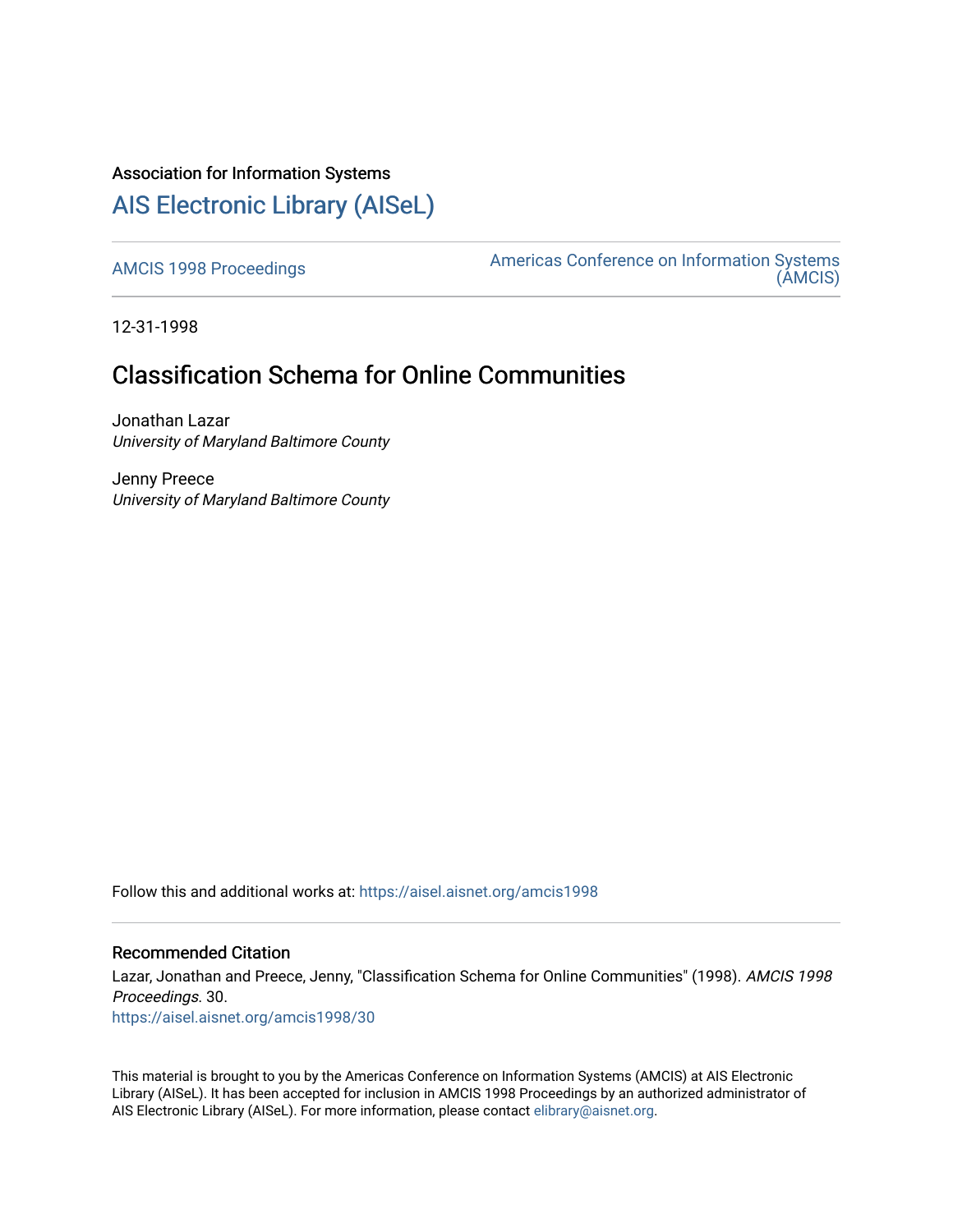# **Classification Schema for Online Communities**

## **Jonathan Lazar Jennifer Preece** Department of Information Systems University of Maryland Baltimore County

### **Abstract**

*A synthesis of the literature suggests that the key characteristics for classifying online communities are: (i) their attributes, (ii) supporting software, (iii) their relationship to physical communities, and (iv) the sociological concept of boundedness. A classification schema based on these four characteristics is presented in this paper. Examples of each type of community are discussed. These classification schema have important implications for the design and management of online communities.*

Computer networks, such as the Internet, have begun to connect people around the world. In the past, access to computermediated communication was mostly limited to employees in the government, military, or university research communities (King, Grinter, and Pickering, 1997), and to work-related tasks (Greif, 1988). As more diverse groups of people gain access to computer networks, a new type of communication group, known as an online community, has begun to emerge.

What is an online community (also called a virtual community or an electronic community)? Although there is an increasing amount of research being done on online communities, there is no standard definition, and there are several different classification schema. These classifications partially represent the different academic perspectives, of the technologist, sociologist, psychologist, etc. The purpose of this paper is to examine the different classification schema that have been presented for classifying online communities. Although these classification schema are by no means exclusive or exhaustive, they can assist in identifying online communities that are similar. Discovering these similarities may help to improve the development of different kinds of communities. For example, similar communities may benefit from similar technical design and structure. These communities may have similar needs, such as moderation. Within similarly structured online communities, there may be certain research methodologies that are more appropriate than others.

In the literature, four different schema for classifying online communities have been presented. These four schema classify communities by: (i) attributes, (ii) supporting software, (iii) relationship to physical communities, and (iv) boundedness.

## **By Attributes**

Online communities can be defined by the community attributes that the online community possesses. Some of the attributes of an online community might be:

- A shared goal or interest that provides the reason for being a part of the community
- Intense interactions and strong emotional ties
- Shared activities between community members
- Access to shared resources
- Support between community members
- Social conventions, language, or protocols (All from Whittaker, Isaacs, and O'Day, 1997)

Whittaker, Isaacs, and O'Day state that online communities that possess more of these community attributes may be clearer examples of communities (Whittaker, Isaacs, and O'Day, 1997). This concept can be taken further to suggest that online communities that have similar community attributes might be comparable. At this time, there is no "life cycle model" of online communities, which could aid in showing how these attributes contribute to online community development. Such a model might be helpful for determining the needs of an online community, based on the life cycle stage that the community is at. Preece (1998) has proposed such a model for the development of an online patient support community.

One of the attributes listed by Whittaker is a shared goal or interest. This shared interest can influence the behavior of the community. In a study of 100 online communities, Preece and Ghozati (1998) found that members of patient and emotional support communities were generally more empathic than members of other groups. Religious and sports communities exhibited the most hostility. Knowing about such behavioral differences may enable designers to tailor software supporting online communities to suit the needs of their members better.

Reid's work with the Internet Relay Chat (IRC) is based upon a similar attribute-based view of an online community (Reid, 1996). Reid discusses the social conventions used by users on IRC, such as emoticons (Reid, 1996). Reid says that it is necessary for IRC users to have social conventions, so that the intended meaning of their communication will not be lost.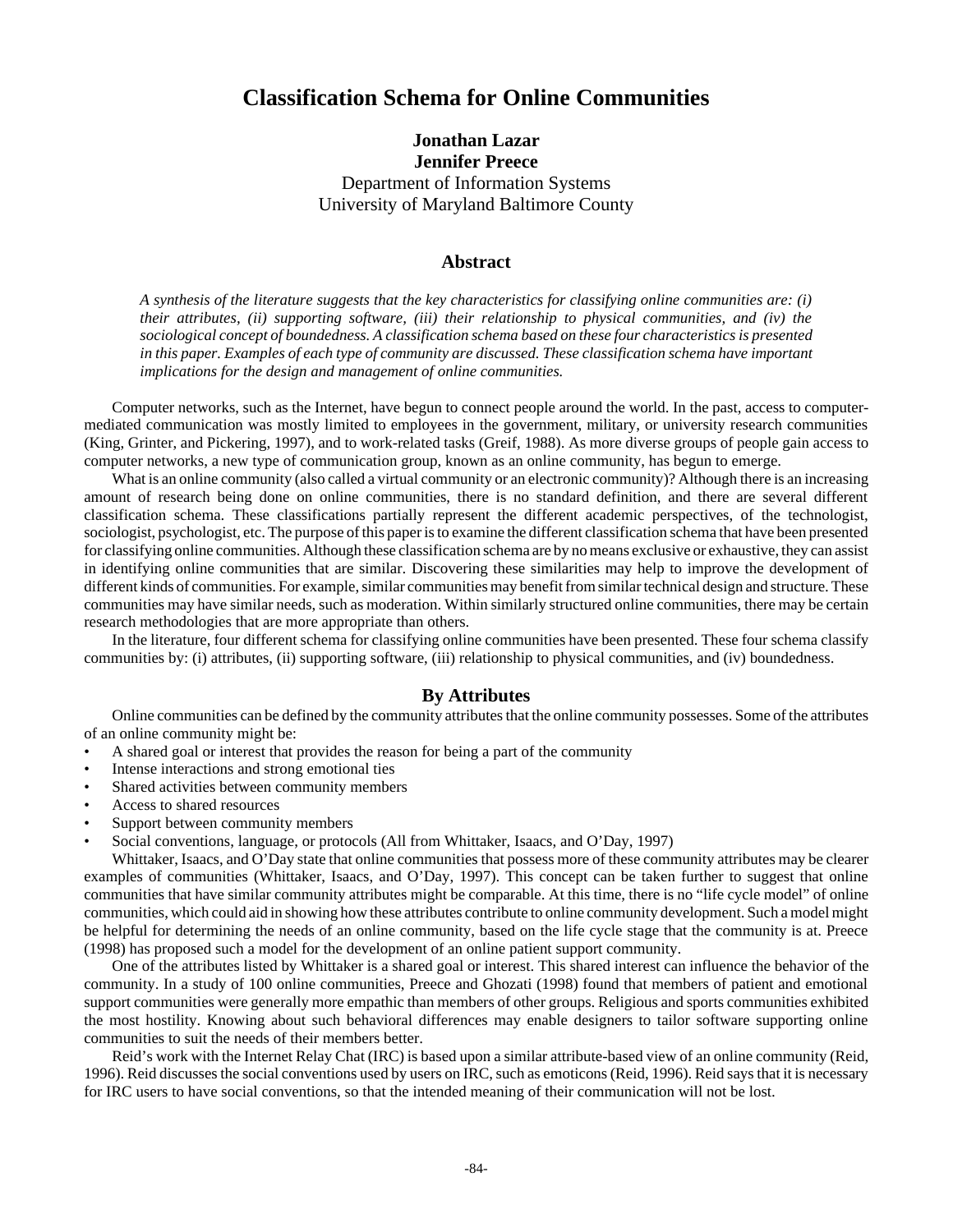Another important attribute of an online community is the population size. Gates states that an online community becomes more valuable as more people join the community (Gates, 1995). This conjecture is supported by Ackerman and Starr, who found that people only use a communication system if there is already a sizable number of people using it (Ackerman and Starr, 1996). This is called the "threshold effect."

### **By Supporting Software**

An online community can be classified by the software (technology) that supports it. Many communities are supported using a listserver, newsgroup, bulletin board, Internet Relay Chat (IRC), or Multi-User Dungeon (MUD). These software technologies support the communication within the community, and can help to create the boundaries of the community. There are also some communities that are supported by a combination of communication tools, such as a newsgroup, listserver, and a web-based bulletin board (Lazar, Tsao, and Preece, 1997).

Some authors support this "software-based" definition of an online community. Jones considers an online community to be a community that is formed by computer-mediated communication software (Jones, 1995). Wilbur also defines an online community in this way. "[An online community] is the experience of sharing with unseen others a space of communication." (Wilbur, 1997, p.13) However, by implying that members of the community must be "unseen others, " Wilbur limits the computer-mediated communication to only non-visual communication. There is, however, computer-mediated communication that may include still images and/or live video. Communities may be supported by software packages such as TeamRooms or CU-SeeMe, which provide for image transmission (Roseman and Greenberg, 1996; Dorcey, 1995).

### **By Relationship to Physical Communities**

Many online communities are based on traditional, physical communities. Online communities "...offer a means by which individuals can seek a new form of community, rather than shun a currently useful one" (Foster, 1997, p.31). Online communities differ in their relationship to physical communities. Kumiko Aoki created a simple model, classifying online communities based on the relationship to physical communities. Aoki's model states that there are three types of online communities; those that are based on physical communities, those that are somewhat based on physical communities, and those that are not related to any physical communities (Aoki, 1994). We have expanded this model to more fully describe many of the types of online communities.

#### *Based on Physical Communities*

These online communities are usually geographically-focused. Examples of such communities include the Blacksburg Electronic Village (Cohill, 1997), and community freenets, such as those in Cleveland and Washington, D.C. (Schuler, 1994). The online communities are based on news, events, people, and locations in the physical community.

Government services can be provided via these online communities (Huff and Syrcek, 1997). Citizens can access government information, such as transit maps, license and permit information, waste collection schedules, and zoning information. It is also possible for citizens to contact their local government officials. But information in a geographically-based online community is not limited to government information. There is also educational information, business information, cultural information, religious information, sports information, and social information (Carroll and Rosson, 1996). There are even subcommunities within an online community. In the Blacksburg Electronic Village, senior citizens maintain a listserver for discussion, a calendar of local events, and a list of relevant links (Carroll and Rosson, 1996). In a geographically-based online community, face-to-face meetings can be frequent and on a regular schedule (Carroll and Rosson, 1996).

#### *Somewhat Based on Physical Communities*

These online communities are not wholly based on a specific geographic location. Members of these online communities have periodic face-to-face meetings. Examples of these communities include online scholarly communities (Gaines, Chen, and Shaw, 1997). In scholarly communities, community members may meet face-to-face periodically at conferences, but continuously communicate through computer-mediated communication channels. Other online communities that are somewhat based on physical communities include hobby-based communities, including those for sports teams, collectors, pet owners, religious groups, and other groups that meet periodically at competitions, conferences, swap meets, meetings, and retreats (Lazar, Tsao, and Preece, 1997). These communities may meet face-to-face periodically, but are in continuous communication through computer-mediated communication channels.

#### *Not Related to Any Physical Communities*

These online communities usually have no face-to-face meetings. Included in this classification are communities such as those that are based on role playing (Curtis, 1997) and support communities (Mickelson, 1997). One reason for belonging to these communities may be that people are geographically dispersed. Another reason is anonymity, the lack of face-to-face communication (Turkle, 1997). Users may prefer anonymity, because they want to create a different identity (Turkle, 1995) or share a painful memory, such as in a USENET newsgroup about sexual abuse (Rosenberg, 1997). In communities where anonymity is not an important factor, community members may begin to meet face-to-face. If these meetings begin to take place